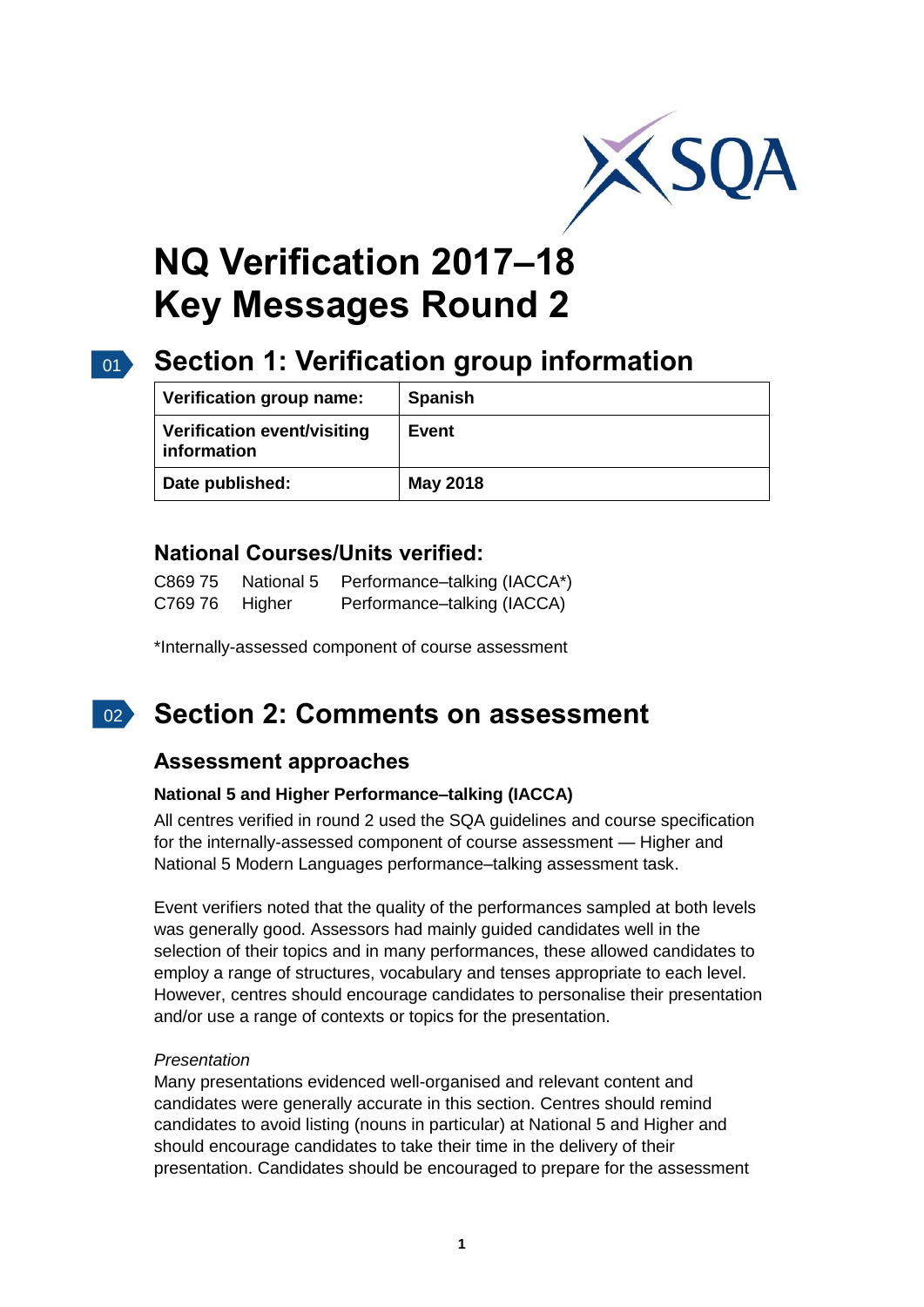independently, selecting their preferred vocabulary and language structures for the chosen contexts. This allows candidates to personalise their presentation and use language structures and resource with which they are familiar.

#### *Conversation*

Assessors were very supportive and prompted their candidates at appropriate points during the conversation where hesitation occurred. However, the assessor should only prompt candidates when necessary, possibly rephrasing questions, and should allow time for the candidates to think about a suitable response. Some performances were characterised by good use of interjections and connectives, although centres could encourage candidates to employ a variety of interjections and ways of seeking clarification (in Spanish).

Assessors are reminded that open-ended questions are more effective in eliciting detailed/detailed and complex language from candidates, but the over-use of closed questions in a few performances did not help candidates expand on their answers. Assessors should avoid the use of closed questions on a repeat basis. Assessors should always give candidates appropriate thinking time in the conversation so that they can formulate their answers and, in some instances, correct themselves. Centres are reminded that the assessor should not monopolise the conversation — cf. the 'assessment conditions' for 'performancetalking'; these can be found in the *National 5 Modern Languages Course Specification* and the *Modern Languages Performance–talking: General assessment information* document at Higher.

Candidates may use extended answers in places, but assessors are reminded to dissuade candidates from responding to questions with 'mini-presentations' or short monologues. Some such longer answers can appear to be very rehearsed and any sense of spontaneity in the conversation is lost. Ideally, a variety of shorter and longer responses should be employed in the conversation.

Centres are reminded to provide candidates with a variety of questions and to ensure that candidates are given the opportunity to demonstrate their ability to cope with an element of unpredictability at both levels. Assessors should avoid the same conversation questions for all candidates as this may mean candidates do not use a wider variety of vocabulary and structures in language resource. Where candidates select similar topics for the conversation, centres should consider how to phrase questions in a variety of ways or how to focus on different aspects of a same topic area with candidates.

#### *Duration of the performance–talking*

In relation to the guidelines for approach, centres are reminded to refer to the recommended duration of the talking performance as laid out in 'assessment conditions for performance-talking' which can be found in the *National 5 Modern Languages Course Specification* and the *Modern Languages Performance– talking: General assessment information* document at Higher. Some performances were too long and this was not necessarily to the benefit of candidates. Other performances were significantly shorter than the recommended duration and, at times, this meant that candidates did not always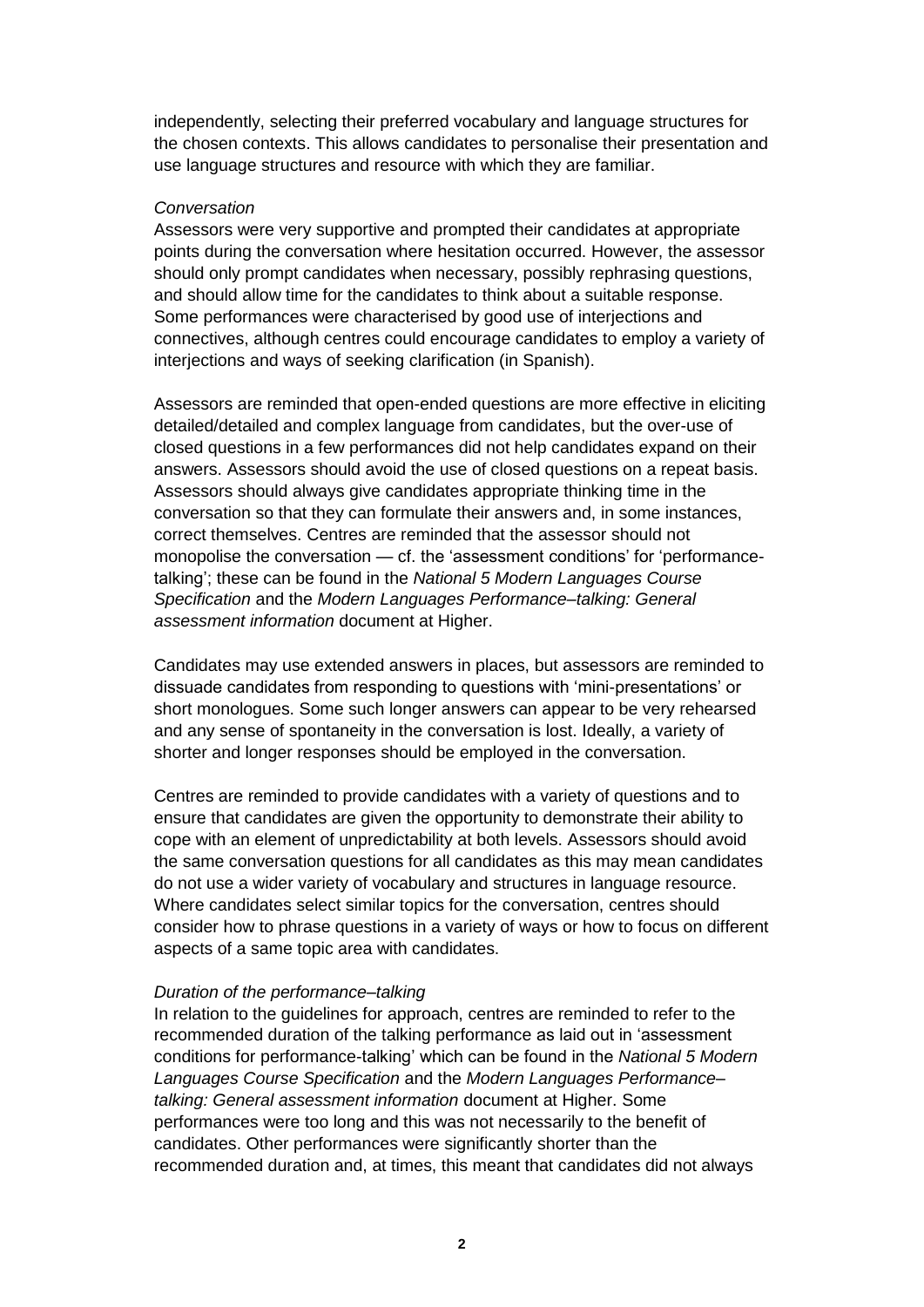have the scope to demonstrate their abilities in using detailed, or detailed and complex, language and a wider variety of language structures. This was particularly the case in some conversations.

Centres are reminded that at National 5 the conversation must cover at least one different context to that used in the presentation, rather than a different topic within the same context. Centres should refer to the 'contexts, topics and topic development' table in the course support notes (appendix 3 of the National 5 course specification) as a guide to topics and contexts.

# **Assessment judgements**

### **National 5 and Higher Performance–talking (IACCA)**

The majority of centres applied the marking instructions in line with national standards. Centres which were 'not accepted' were either too severe or too lenient in their application of the marking instructions and are encouraged to make use of the Understanding Standards materials for National 5 and Higher Spanish talking performances (IACCAs) published on the SQA secure website.

Some performances went beyond the standards expected at National 5 and Higher. Weaker performances highlighted problems with grammatical accuracy, problems with intonation and pronunciation and limitations in language resource.

Centres generally provided very useful commentaries in the candidate assessment record (or similar document) to relay how decisions regarding marks were reached and this was very useful to event verifiers.

Centres are reminded that performances may be uneven and to expect some variation in the quality of performance, even within each pegged mark in the marking instructions. All four performance aspects should be considered when marking the talking performance: content, accuracy, language resource and interaction (conversation only). Performances should be marked positively and holistically and do not have to be flawless to be awarded the highest marks. Assessors are reminded to refer to the general marking principles along with the detailed marking instructions (pegged marks) within the relevant documents highlighted above.

On some occasions, centres were too severe in the application of the marking instructions in relation to 'sustaining the conversation'. Centres are reminded to refer to the pegged mark headings which differentiate between performances which 'readily' sustain a conversation versus 'adequately' sustain a conversation etc. The mark awarded for 'sustaining the conversation' is discrete from the content, accuracy and language resource mark awarded for the conversation. It is worthwhile highlighting that candidates do not have to ask questions and may demonstrate the ability to recover from hesitation, for example, and still achieve full marks in this section.